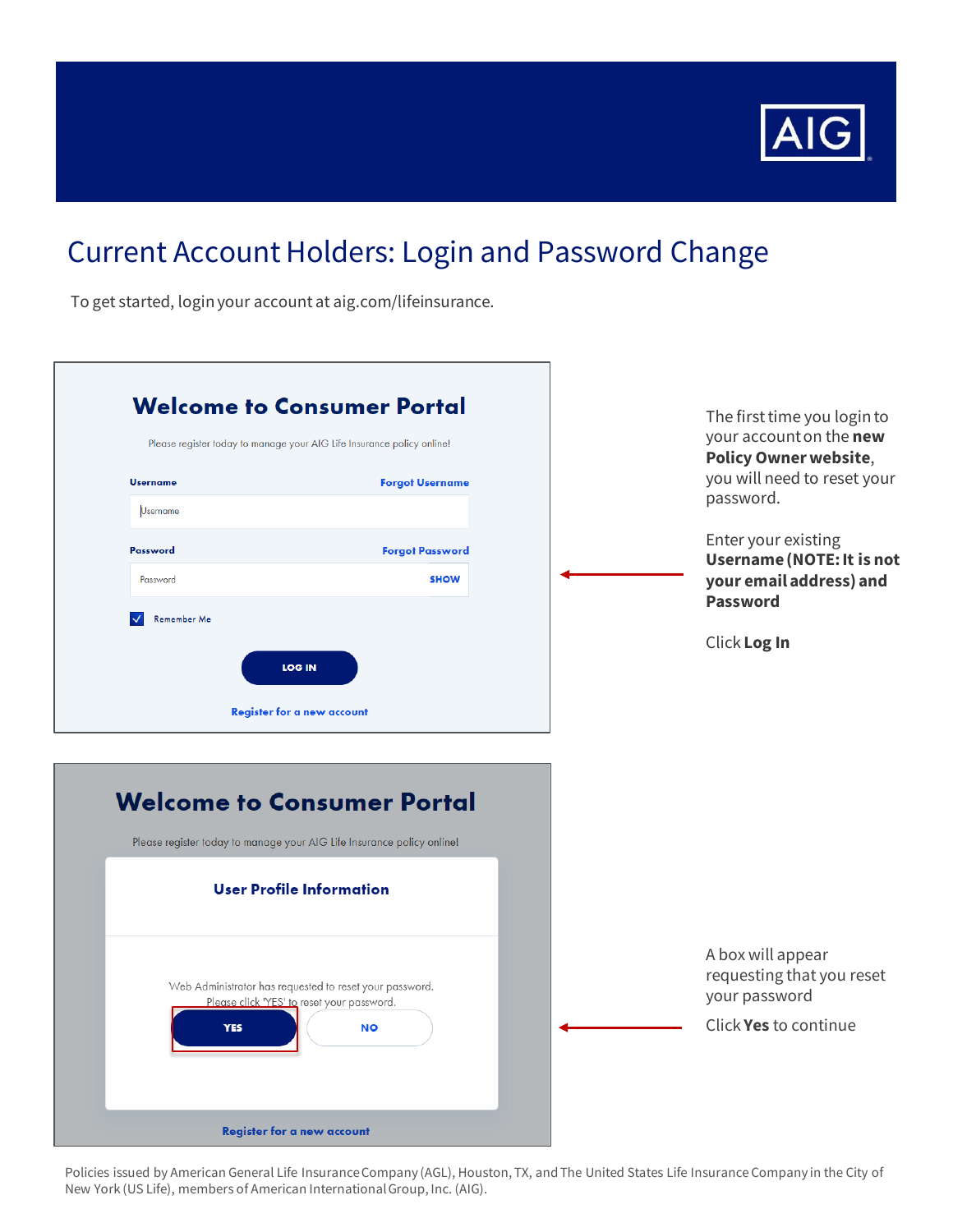| <b>Forgot Your Password</b>                                                                                                                                                                                                                    |                                                                                               |
|------------------------------------------------------------------------------------------------------------------------------------------------------------------------------------------------------------------------------------------------|-----------------------------------------------------------------------------------------------|
| Just enter your username to get started.                                                                                                                                                                                                       |                                                                                               |
| <b>Username</b>                                                                                                                                                                                                                                |                                                                                               |
| <b>Username</b>                                                                                                                                                                                                                                | Enter your eService<br><b>Username</b>                                                        |
| <b>START OVER</b><br><b>SUBMIT</b>                                                                                                                                                                                                             | Click Submit                                                                                  |
| <b>Verification Email</b>                                                                                                                                                                                                                      |                                                                                               |
|                                                                                                                                                                                                                                                |                                                                                               |
| A Validation Code has been sent to the email address on file.                                                                                                                                                                                  | Enter the <b>validation code</b><br>that was sent to the email                                |
| <b>Enter Validation Code</b>                                                                                                                                                                                                                   | address on file                                                                               |
| <b>Enter Validation Code</b><br><b>SHOW</b>                                                                                                                                                                                                    | Note: The code is only<br>good for 10 minutes                                                 |
| <b>START OVER</b><br><b>SUBMIT</b>                                                                                                                                                                                                             | <b>Click Submit</b>                                                                           |
| Note: Validation Code expires after 10 minutes. We recommend you allow 30 seconds to<br>receive the email and check your junk mail folder. If you request a new code, only enter the latest<br>code you receive to avoid a verification error. |                                                                                               |
| <b>Resend Email Validation Code</b>                                                                                                                                                                                                            |                                                                                               |
|                                                                                                                                                                                                                                                |                                                                                               |
| <b>Verify Your Identity</b><br>Please select your preferred method.                                                                                                                                                                            | Select one of the options<br>to Verify Your Identity                                          |
| $\bigoplus$                                                                                                                                                                                                                                    | <b>Text Message</b><br>$\bullet$<br><b>Security Questions</b><br>٠<br>Phone Call<br>$\bullet$ |
| <b>Security Questions</b><br><b>Phone Call</b><br><b>Text Message</b>                                                                                                                                                                          | <b>Click Submit</b>                                                                           |
| <b>START OVER</b><br><b>SUBMIT</b>                                                                                                                                                                                                             |                                                                                               |

Policies issued by American General Life Insurance Company (AGL), Houston, TX, and The United States Life Insurance Company in the City of New York (US Life), members of American International Group, Inc. (AIG).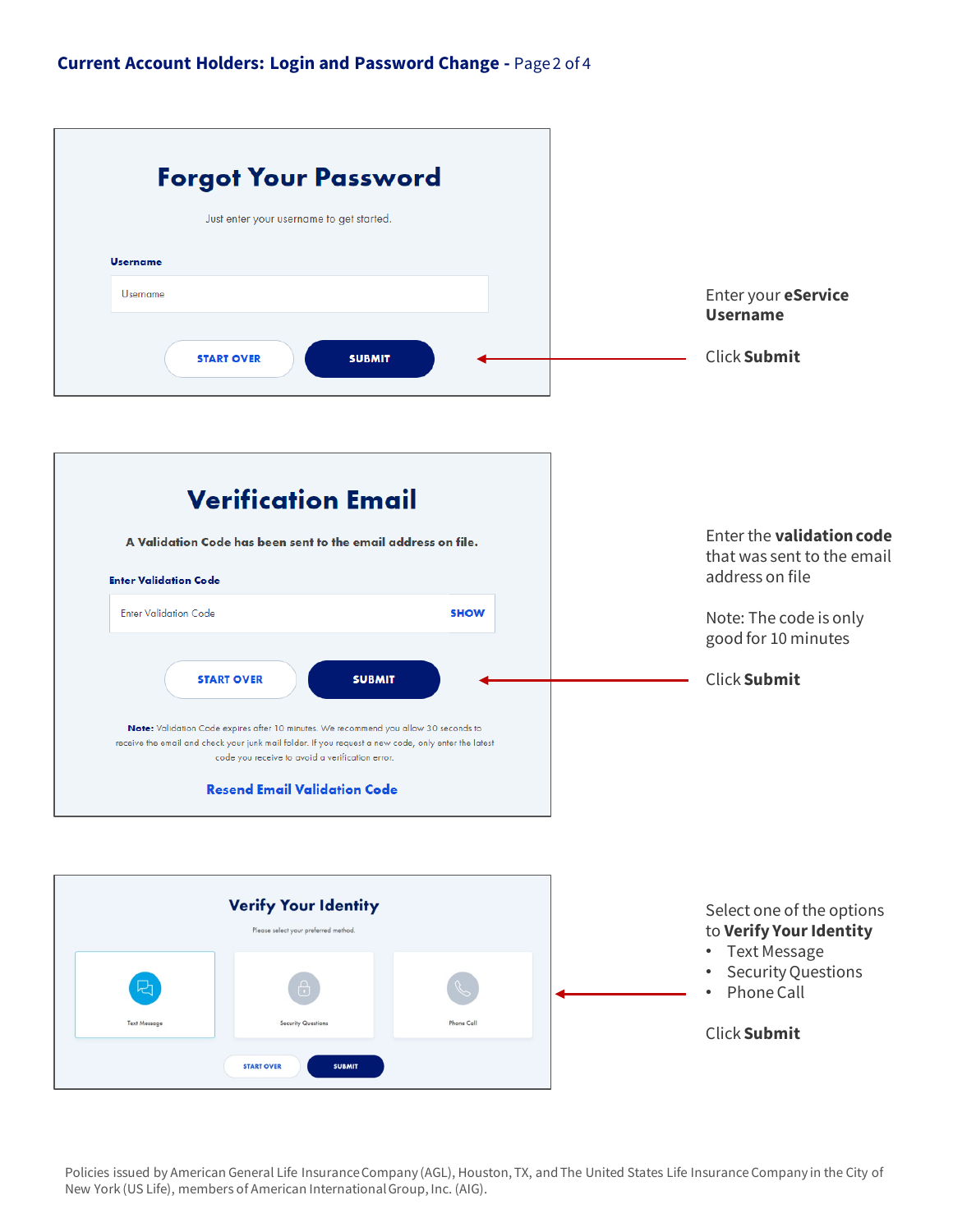



Policies issued by American General Life Insurance Company (AGL), Houston, TX, and The United States Life Insurance Company in the City of New York (US Life), members of American International Group, Inc. (AIG).